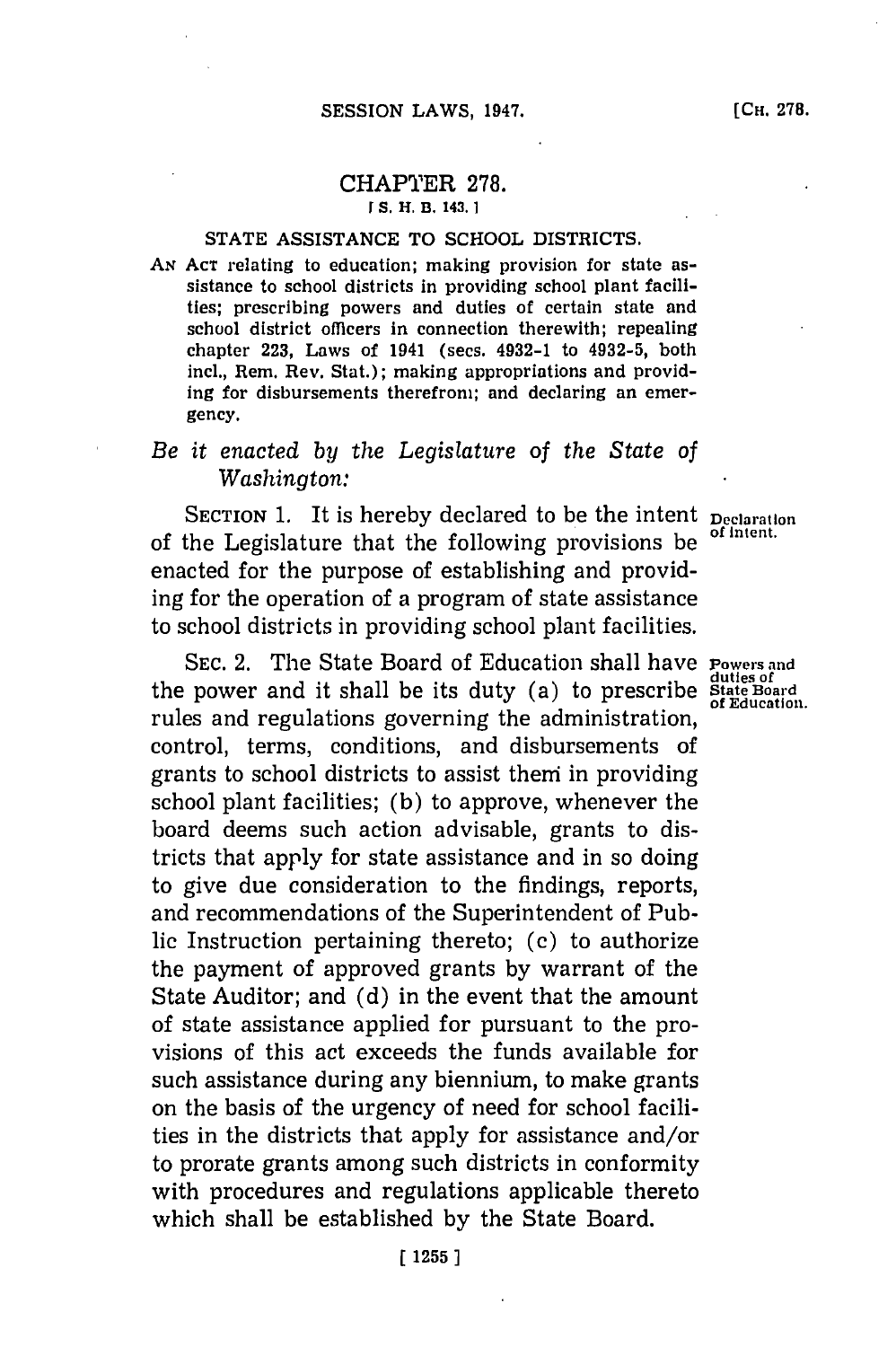## **SESSION LAWS, 1947.**

state<br>assistance.

**the school**

**Method of** SEC. 3. The amount of state assistance to a school<br>determining district in financing a school plant project shall be determining district in financing a school plant project shall be **assistance,** determined in the following manner:

**Board of** (1) The Board of Directors of the district shall the school determine the total cost of the proposed project, assertain problem and the school of the school of the school of the school of the school of the school of the school of the school of the school of the school of projct **ost.** Which cost may include the cost of acquiring and **Items of cost,** preparing the site, the cost of constructing the building or of acquiring a building and preparing the same for school use, the cost of necessary equipment, taxes chargeable to the project, necessary architect's fees, and a reasonable amount for contingencies and for other necessary incidental expenses: *Provided,* That the total cost of the project **Review by** shall be subject to review and approval **by** the State **state board.** Board of Education.

(2) The Superintendent of Public Instruction shall (a) ascertain the assessed valuation of the district adjusted to fifty per centum  $(50\%)$  of the true **Computa-** and fair value in money of the taxable property in tions by the district in accoordance with the ratio of assossed Superinten-<br>dent of assessed<br>Public *interpretential setual problem free about the Chate Based* Public **definition** valuation to actual valuation fixed by the State Board of Equalization for the county to which the district belongs; and **(b)** compute the ratio of the aforesaid assessed valuation of the district to the number of educational units approved for allotment to the district of current state school funds: Provided, That this number of units may be increased **by** the aforesaid officer for the use thereof specified in this act upon the finding **by** said officer that completion of the proposed project will provide facilities for additional units and that such additional units will be needed to serve the school population of the district.

Percentage **(3)** The ratio of the assessed valuation of the state **assistance,** district to the number of educational units thereof, computed in the manner hereinabove provided for, shall then be used in determining the percentage of state assistance for the district in accordance with the following table:

**CH. 278.]**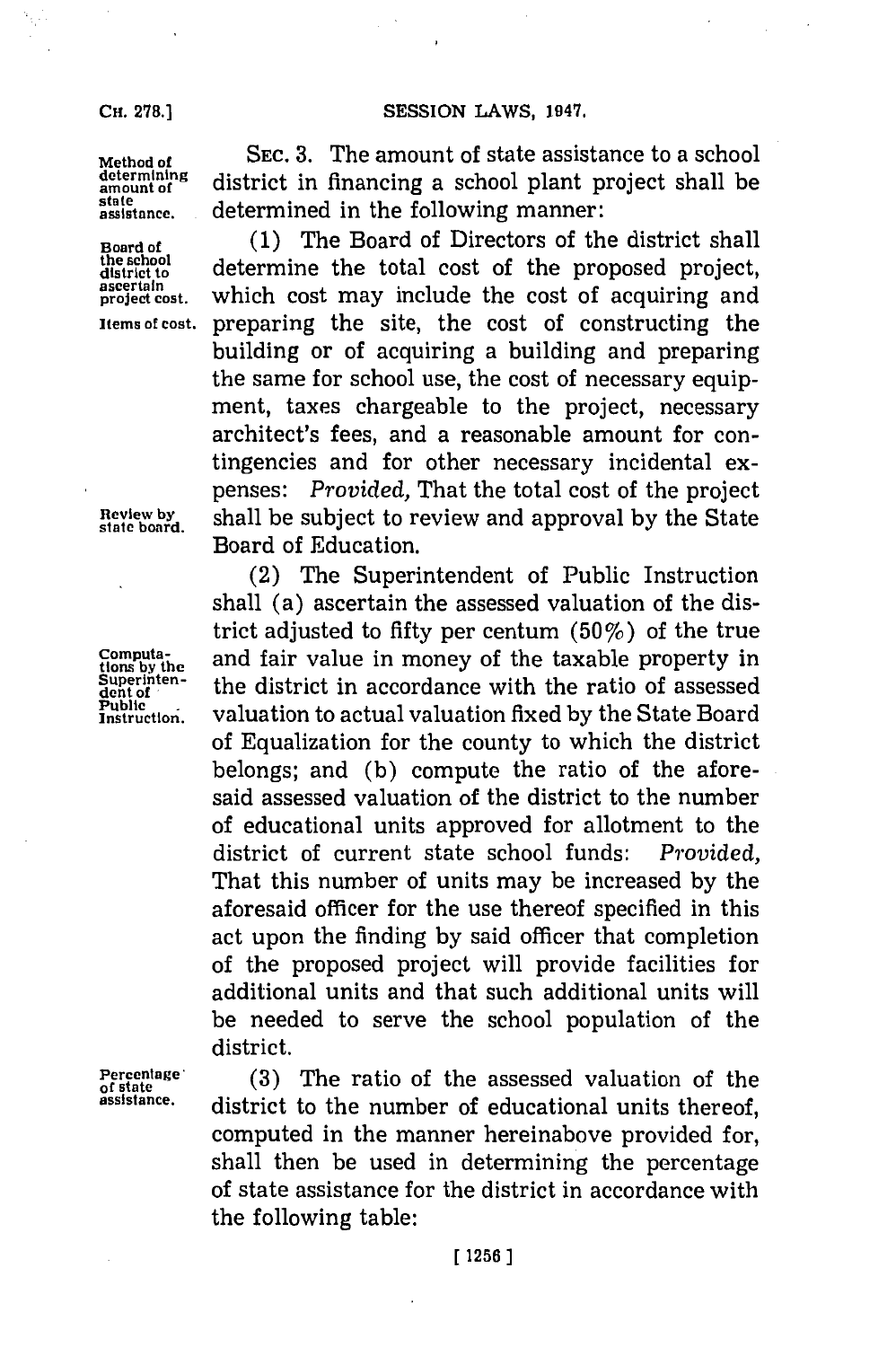| Ratio of Assessed                                               |  |  |  |  |  |  |  |  |  |  |  | Percentage |      |  |
|-----------------------------------------------------------------|--|--|--|--|--|--|--|--|--|--|--|------------|------|--|
| Valuation to Number                                             |  |  |  |  |  |  |  |  |  |  |  | of State   |      |  |
| of Educational Units                                            |  |  |  |  |  |  |  |  |  |  |  | Assistance |      |  |
|                                                                 |  |  |  |  |  |  |  |  |  |  |  |            |      |  |
|                                                                 |  |  |  |  |  |  |  |  |  |  |  |            |      |  |
|                                                                 |  |  |  |  |  |  |  |  |  |  |  |            |      |  |
| \$40,000 to 1                                                   |  |  |  |  |  |  |  |  |  |  |  |            | 66.7 |  |
| \$45,000 to 1                                                   |  |  |  |  |  |  |  |  |  |  |  |            | 63.3 |  |
| \$50,000 to 1                                                   |  |  |  |  |  |  |  |  |  |  |  |            | 60.0 |  |
| \$55,000 to 1                                                   |  |  |  |  |  |  |  |  |  |  |  |            | 56.9 |  |
| \$60,000 to 1                                                   |  |  |  |  |  |  |  |  |  |  |  |            | 53.8 |  |
| \$65,000 to 1                                                   |  |  |  |  |  |  |  |  |  |  |  |            | 50.9 |  |
| \$70,000 to 1                                                   |  |  |  |  |  |  |  |  |  |  |  |            | 48.1 |  |
| \$75,000 to $1, \ldots, \ldots, \ldots, \ldots, \ldots, \ldots$ |  |  |  |  |  |  |  |  |  |  |  |            | 45.5 |  |
| \$80,000 to 1                                                   |  |  |  |  |  |  |  |  |  |  |  |            | 42.9 |  |
| \$85,000 to 1                                                   |  |  |  |  |  |  |  |  |  |  |  |            | 40.4 |  |
| \$90,000 to 1                                                   |  |  |  |  |  |  |  |  |  |  |  |            | 37.9 |  |
| \$95,000 to 1                                                   |  |  |  |  |  |  |  |  |  |  |  |            | 35.6 |  |
| \$100,000 to 1                                                  |  |  |  |  |  |  |  |  |  |  |  |            | 33.3 |  |
| \$105,000 to 1                                                  |  |  |  |  |  |  |  |  |  |  |  |            | 31.1 |  |
| \$110,000 to 1                                                  |  |  |  |  |  |  |  |  |  |  |  |            | 29.0 |  |
| \$115,000 to 1                                                  |  |  |  |  |  |  |  |  |  |  |  |            | 27.0 |  |
|                                                                 |  |  |  |  |  |  |  |  |  |  |  |            | 25.0 |  |
|                                                                 |  |  |  |  |  |  |  |  |  |  |  |            |      |  |

(4) The approved cost of the project determined in the manner herein prescribed times the percentage of state assistance derived as provided for herein shall be the amount of state assistance to the district for the financing of the project: Provided, That need therefor has been established to the satisfaction of the Superintendent of Public Instruction acting in accordance with the provisions of section 4: Provided further, That additional state assistance may be allowed if it is found by the Superintendent of Public Instruction that such assistance is necessary in order to meet a school housing emergency resulting from the destruction of a school building by fire, the condemnation of a school building by properly constituted authorities, a sudden and excessive increase in school population, and other conditions similarly emergent in nature.

SEC. 4. All applications by school districts for Application state assistance in providing school plant facilities shall be made to the Superintendent of Public Instruction in conformity with rules and regulations

Amount of state assistance.

Need must be<br>established.

Additional assistance may be<br>allowed under stated<br>conditions.

for state<br>assistance.

Table.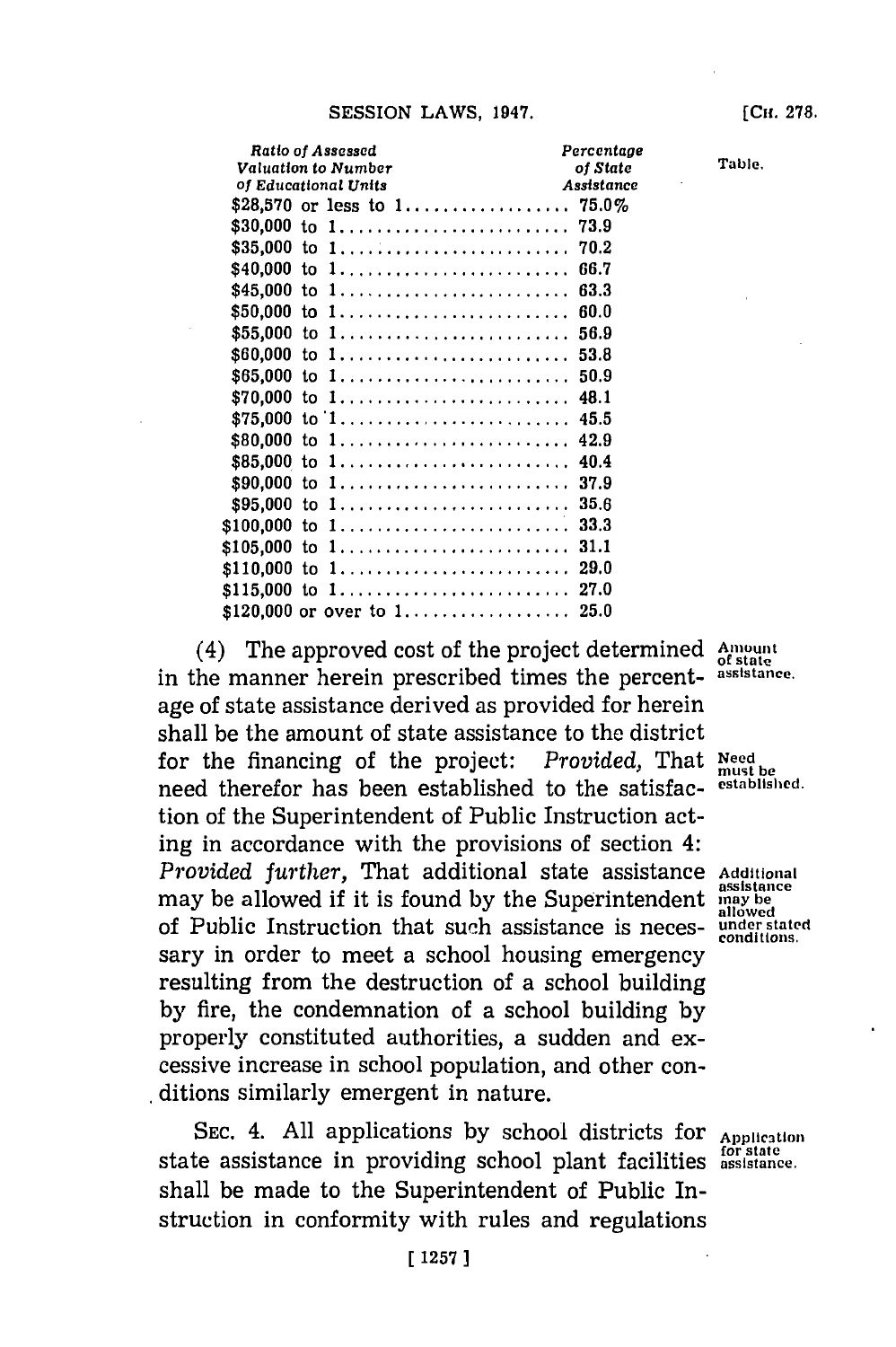which shall be prescribed **by** the State Board of **Studies and** Education. Studies and surveys shall be conducted by the aforesaid officer for the purpose of securing information relating to (a) the kind and extent of the school plant facilities required and the urgency of need for such facilities in districts that seek state assistance, **(b)** the ability of such districts to provide capital outlay funds **by** local effort, (c) the need for improvement of school administrative units and school attendance areas among or within such districts, and **(d)** any other pertinent matters. Rec-Recommen-<br>dations to be<br>submitted to annications, shall be submitted to the State Board submitted to applications shall be submitted to the State Board of Education **by** the Superintendent of Public Instruction together with such reports of the findings, studies, and surveys made **by** said officer as may be required **by** the State Board.

**Manual to SEC. 5.** It shall be the duty of the Superintendent **be prepared** be prepared of Public Instruction, in consultation with the Wash-<br>of guidance of Public Instruction, in consultation with the Wash**of local** authorities. ington State Department of Health, to prepare a manual for the information and guidance of local school district authorities and others responsible for and concerned with the designing, planning, maintenance, and operation of school plant facilities for the common schools. In the preparation of the aforesaid manual due consideration shall be given to the Items for cooperation of information regarding (a) the need<br>eration in preparation<br>preparation for cooperative state-local district action in planning<br>of manual. school plant facilities arising out of the cooperative plan for financing said facilities provided for in this act; **(b)** procedures in inaugurating and conducting a school plant planning program for a school district; (c) standards for use in determining the selection and development of school sites and in designing, planning, and constructing school buildings to the end that the health, safety, and educational well being and development of school children will be served; **(d)** the planning of readily expansible and flexible school buildings to meet the require-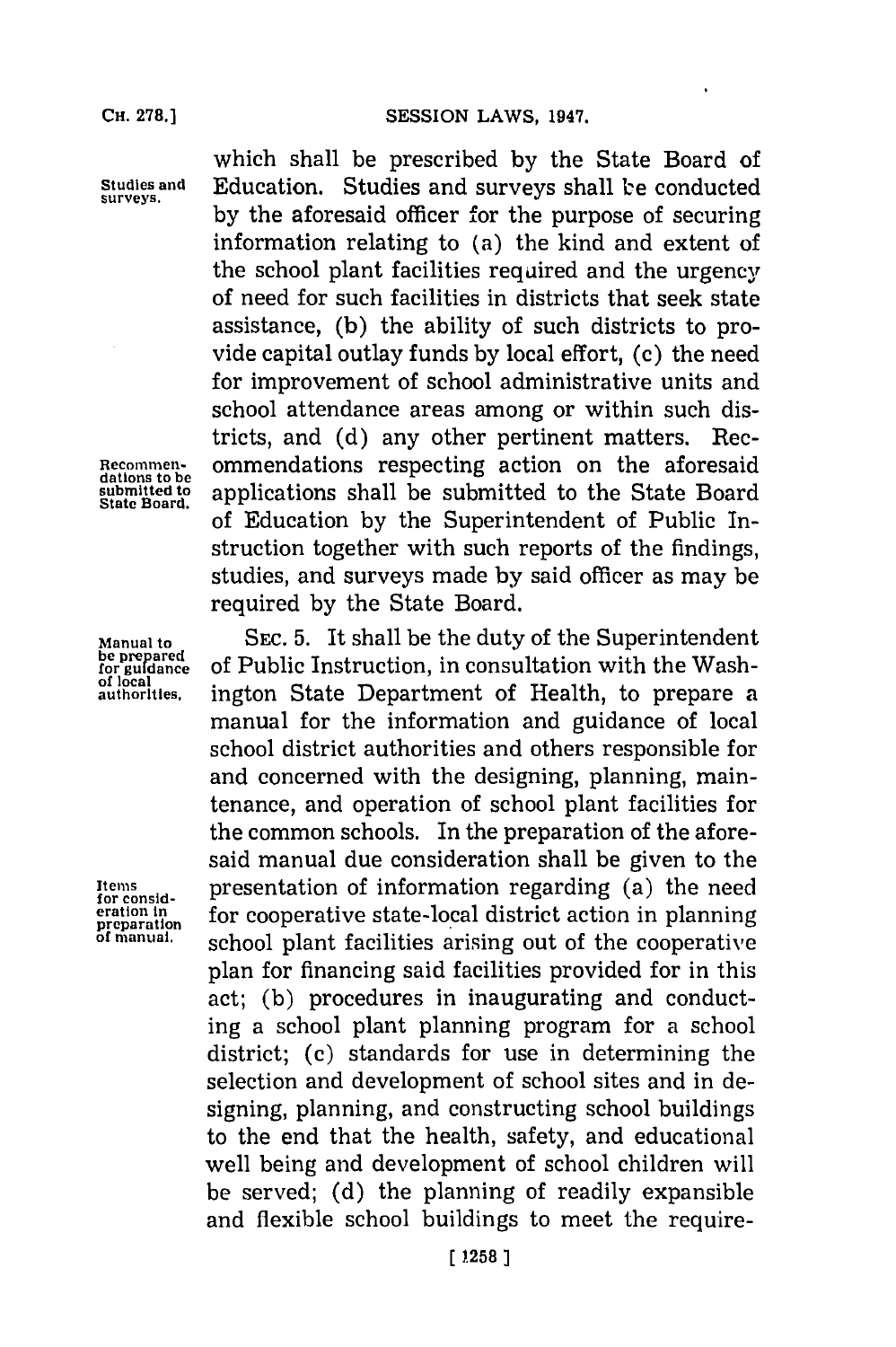ments of an increasing school population and a constantly changing educational program; (e) an acceptable school building maintenance program and the necessity therefor; **(f)** the relationship of an efficient school building operations service to the health and educational progress of pupils; and **(g)** any other matters regarded **by** the aforesaid officer as pertinent or related to the purposes and requirements of this act.

SEC. 6. The Superintendent of Public Instruction Superintenshall furnish (a) to school districts seeking state Public Inassistance under the provisions of this act consulta- **advise local authorities** tory and advisory service in connection with the  $_{\text{service to}}^{and \text{ render}}$ development of school building programs and the **State Board.** planning of school plant facilities for such district, and **(b)** to the State Board of Education such service as may be required **by** the Board in the exercise of the powers and the performance of the duties vested in and required to be performed **by** the Board under the provisions of this act.

**SEC. 7. The provisions of this act and all rules Certain prior** and regulations prescribed thereunder respecting confirmed. the operation of the program of state assistance provided for herein shall be applicable in their entirety to each school plant project for which the Washington State Development Board or the Social Security Committee has made an allotment of funds prior to the effective date of this act. Funds so allotted are hereby recognized as an obligation of the state to the schocl districts to which the aforesaid allotments have been made and shall be disbursed to said districts out of the appropriation provided for in this act, subject to and in conformity with the provisions of section two (2) of said act.

**SEC. 8.** In so far as is permissible under acts of Congress, funds made available **by** the Federal government for the purpose of assisting school districts in providing school plant facilities shall be made